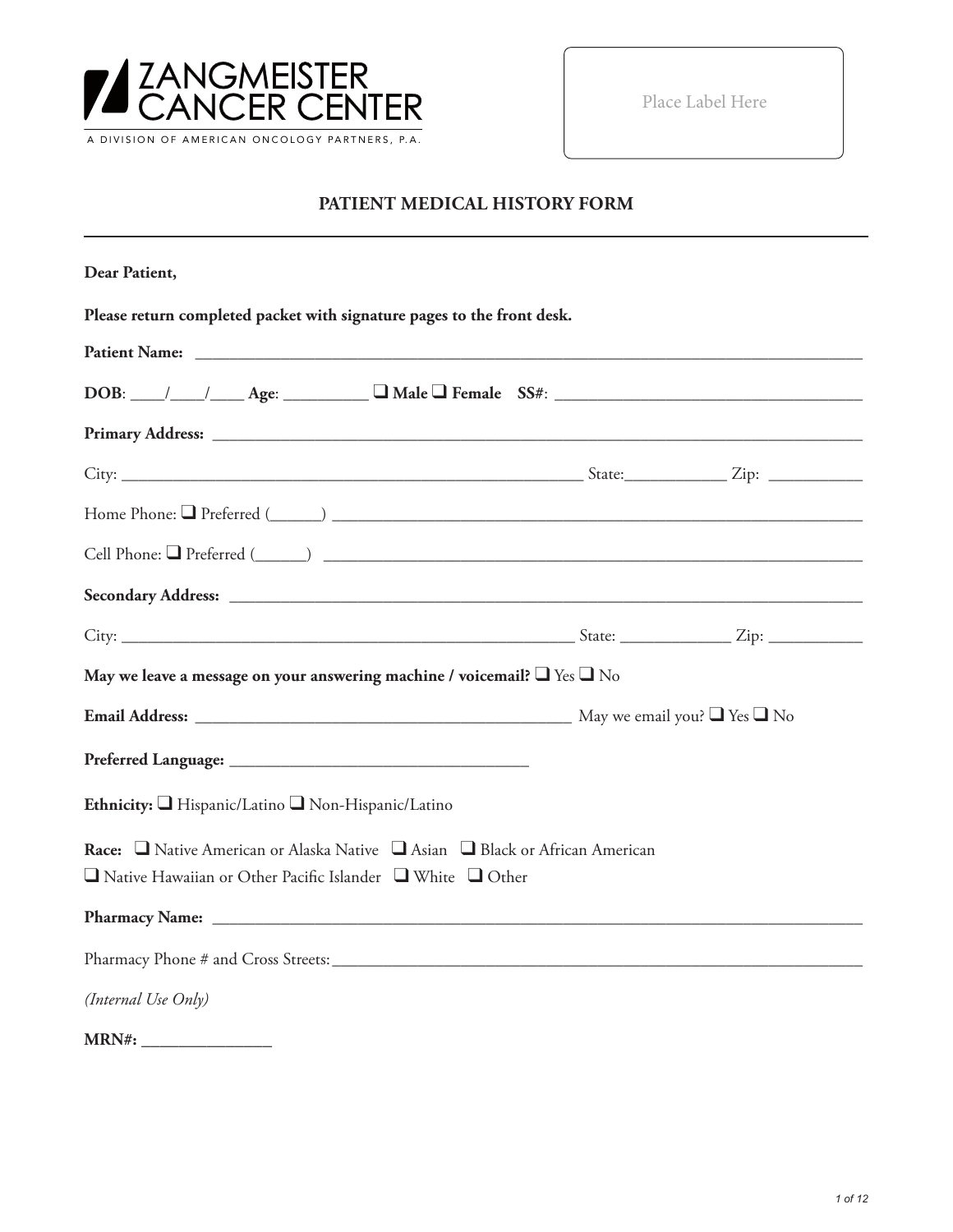| Please list any additional Physicians you see: (Include Phone #):                                                                                 |  |
|---------------------------------------------------------------------------------------------------------------------------------------------------|--|
|                                                                                                                                                   |  |
|                                                                                                                                                   |  |
|                                                                                                                                                   |  |
| <b>Emergency Contact Name:</b>                                                                                                                    |  |
|                                                                                                                                                   |  |
| <b>Employment Status:</b>                                                                                                                         |  |
| $\Box$ Employed/Self Employed $\Box$ Unemployed $\Box$ Retired<br>$\Box$ Disabled                                                                 |  |
|                                                                                                                                                   |  |
|                                                                                                                                                   |  |
| <b>Advanced Directives:</b>                                                                                                                       |  |
| <b>Living Will</b> $\Box$ Yes $\Box$ No $\Box$ Unknown<br>Durable Power of Attorney U Yes U No Unknown<br>DNR $\Box$ Yes $\Box$ No $\Box$ Unknown |  |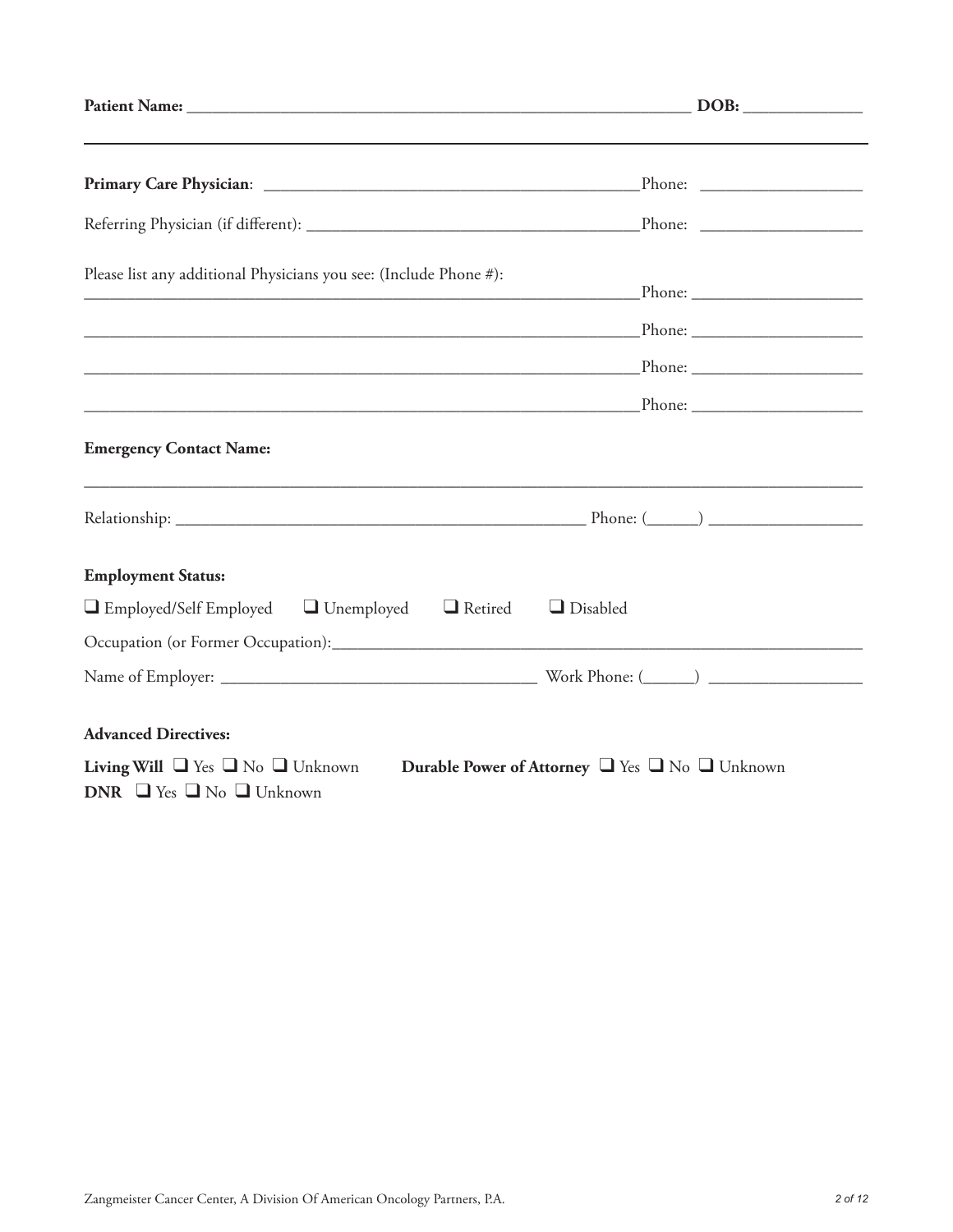**Patient Name: \_\_\_\_\_\_\_\_\_\_\_\_\_\_\_\_\_\_\_\_\_\_\_\_\_\_\_\_\_\_\_\_\_\_\_\_\_\_\_\_\_\_\_\_\_\_\_\_\_\_\_\_\_\_\_\_\_\_\_ DOB: \_\_\_\_\_\_\_\_\_\_\_\_\_\_**

**Medical History** Have you EVER had any of the following:

| $\Box$ Asthma<br>□ Psychiatric Disorder/Illness                                                          | Neurological Disorder/Chronic Headaches<br>Blood Pressure Disorder/Hypertension | $\Box$ Arthritis<br>Pulmonary Embolism/DVT/Blood Clots    |  |
|----------------------------------------------------------------------------------------------------------|---------------------------------------------------------------------------------|-----------------------------------------------------------|--|
| $\Box$ Cancer<br>Seizures or Epilepsy                                                                    | $\Box$ Stroke<br>$\Box$ COPD                                                    | Cholesterol Disorder/Hyperlipidemia<br>$\Box$ Sleep Apnea |  |
| $\Box$ Diabetes                                                                                          | $\Box$ Thyroid Disorder                                                         | Eye Disorder (i.e. Glaucoma)                              |  |
| Urinary/Kidney Disorder                                                                                  | Heart Attack/Heart Disease/Atrial Fib                                           | $\Box$ Other                                              |  |
| Please list any other medical illnesses or problems and provide details for any of the above conditions: |                                                                                 |                                                           |  |

\_\_\_\_\_\_\_\_\_\_\_\_\_\_\_\_\_\_\_\_\_\_\_\_\_\_\_\_\_\_\_\_\_\_\_\_\_\_\_\_\_\_\_\_\_\_\_\_\_\_\_\_\_\_\_\_\_\_\_\_\_\_\_\_\_\_\_\_\_\_\_\_\_\_\_\_\_\_\_\_\_\_\_\_\_\_\_\_\_\_\_ \_\_\_\_\_\_\_\_\_\_\_\_\_\_\_\_\_\_\_\_\_\_\_\_\_\_\_\_\_\_\_\_\_\_\_\_\_\_\_\_\_\_\_\_\_\_\_\_\_\_\_\_\_\_\_\_\_\_\_\_\_\_\_\_\_\_\_\_\_\_\_\_\_\_\_\_\_\_\_\_\_\_\_\_\_\_\_\_\_\_\_

**Surgery History** Please list ANY surgeries you have had and the approximate date.

| Procedure | Date | Complications |
|-----------|------|---------------|
|           |      |               |
|           |      |               |
|           |      |               |
|           |      |               |

## **Prior Cancer Treatment** Do you currently have cancer? ❑ Yes ❑ No

| <b>Type of Cancer</b> | <b>Year Diagnosed</b> | <b>Treatment</b>                              | Hospital/Doctor's Office Where You<br><b>Received Treatment</b> |
|-----------------------|-----------------------|-----------------------------------------------|-----------------------------------------------------------------|
|                       |                       | $\Box$ Biotherapy<br>$\Box$ Surgery           | Name:                                                           |
|                       |                       | $\Box$ Radiation $\Box$ Radiation<br>Implants | Address:                                                        |
|                       |                       | $\Box$ Chemotherapy                           | Phone:                                                          |
|                       |                       | $\Box$ Biotherapy<br>$\Box$ Surgery           | Name:                                                           |
|                       |                       | $\Box$ Radiation $\Box$ Radiation<br>Implants | Address:                                                        |
|                       |                       | $\Box$ Chemotherapy                           | Phone:                                                          |
|                       |                       | $\Box$ Biotherapy<br>$\Box$ Surgery           | Name:                                                           |
|                       |                       | $\Box$ Radiation $\Box$ Radiation<br>Implants | Address:                                                        |
|                       |                       | $\Box$ Chemotherapy                           | Phone:                                                          |

#### **Allergies**

Are you allergic to any medications or other substances? ❑ Yes ❑ No Please list allergies and reactions:

\_\_\_\_\_\_\_\_\_\_\_\_\_\_\_\_\_\_\_\_\_\_\_\_\_\_\_\_\_\_\_\_\_\_\_\_\_\_\_\_\_\_\_\_\_\_\_\_\_\_\_\_\_\_\_\_\_\_\_\_\_\_\_\_\_\_\_\_\_\_\_\_\_\_\_\_\_\_\_\_\_\_\_\_\_\_\_\_\_\_\_ \_\_\_\_\_\_\_\_\_\_\_\_\_\_\_\_\_\_\_\_\_\_\_\_\_\_\_\_\_\_\_\_\_\_\_\_\_\_\_\_\_\_\_\_\_\_\_\_\_\_\_\_\_\_\_\_\_\_\_\_\_\_\_\_\_\_\_\_\_\_\_\_\_\_\_\_\_\_\_\_\_\_\_\_\_\_\_\_\_\_\_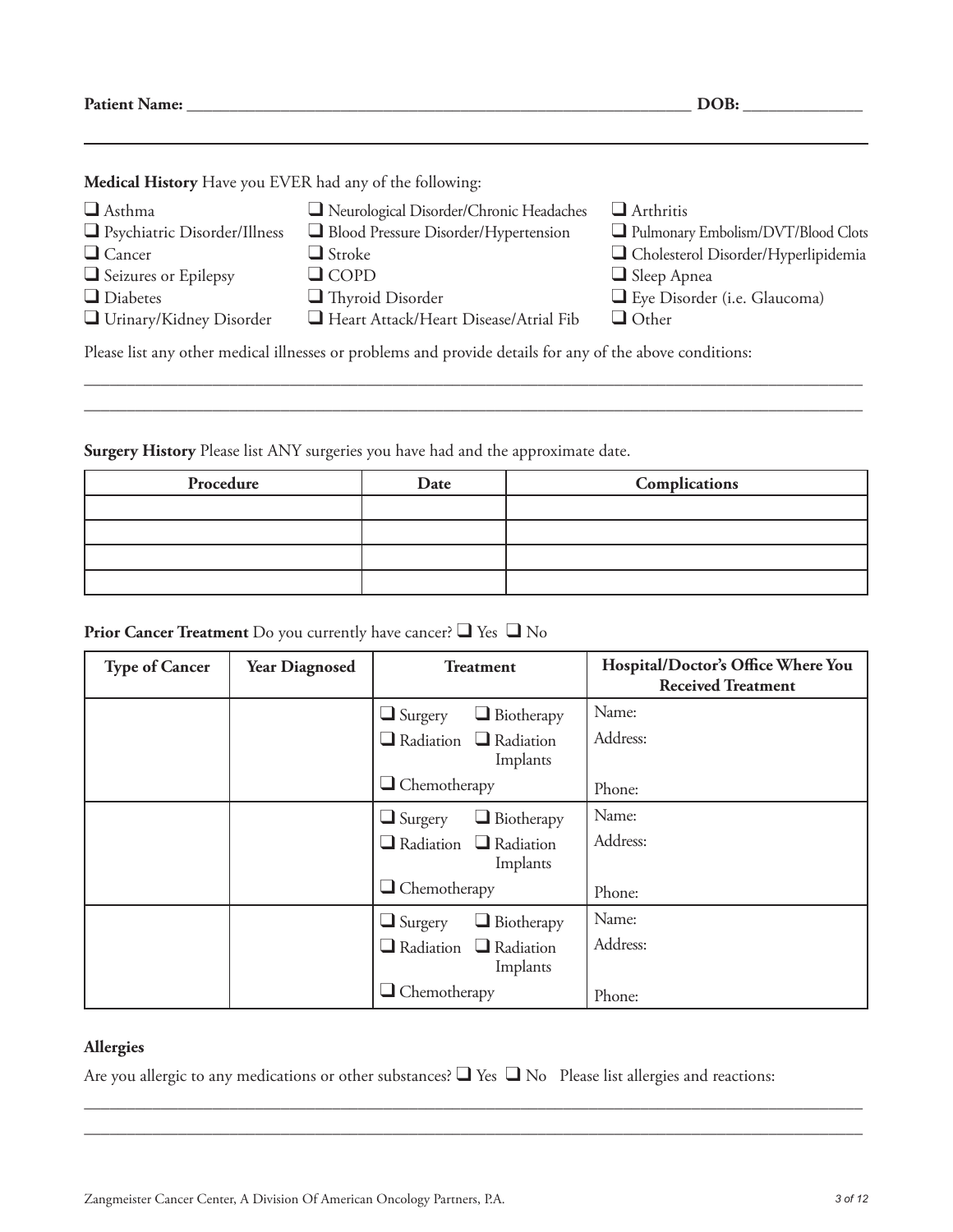#### **Medication List**

| <b>Medication Name</b> | Dose | Frequency |
|------------------------|------|-----------|
|                        |      |           |
|                        |      |           |
|                        |      |           |
|                        |      |           |
|                        |      |           |
|                        |      |           |
|                        |      |           |

Do you have additional medications not listed above? ■ Yes ■ No If yes, please use the back of this page to list all others.

#### **Health Maintenance**

Date of last bone density: \_\_\_\_\_\_\_\_\_\_\_\_\_\_\_\_\_\_\_\_

Date of last pap smear: \_\_\_\_\_\_\_\_\_\_\_\_\_\_\_\_\_\_\_\_\_\_ Have you ever had an abnormal PAP smear? ❑ Yes ❑ No

Date of last mammogram: \_\_\_\_\_\_\_\_\_\_\_\_\_\_\_\_\_\_\_ Was that mammogram normal? ❑ Yes ❑ No

Date of last colonoscopy: \_\_\_\_\_\_\_\_\_\_\_\_\_\_\_\_\_\_\_\_ Was that colonoscopy normal? ❑ Yes ❑ No

**Family Medical History** Please indicate any major conditions, including cancers, that your immediate family members have had.

| Relative    | <b>Condition and Description</b> | Living?       | If deceased, at what age? |
|-------------|----------------------------------|---------------|---------------------------|
| Mother      |                                  | Y<br>N        |                           |
| Father      |                                  | Y<br>N        |                           |
| Sibling     |                                  | Y<br>N        |                           |
| Sibling     |                                  | Y<br>N        |                           |
| Sibling     |                                  | Y<br>N        |                           |
| Grandparent |                                  | N<br>Y        |                           |
| Grandparent |                                  | N<br>V        |                           |
| Other       |                                  | $\rm _V$<br>N |                           |

#### **Social History**

| Do you currently smoke? $\Box$ Yes $\Box$ No If no, previously? $\Box$ Yes $\Box$ No                                   |
|------------------------------------------------------------------------------------------------------------------------|
| Years smoked__________ Packs per day _________                                                                         |
| Do you use other tobacco products? $\Box$ Yes $\Box$ No Consume Alcohol? $\Box$ Yes $\Box$ No If yes, drinks per week: |
| Marital Status: $\Box$ Single $\Box$ Married $\Box$ Divorced $\Box$ Widowed                                            |
| Do you suffer from domestic violence? $\Box$ Yes $\Box$ No Do you feel safe at home? $\Box$ Yes $\Box$ No              |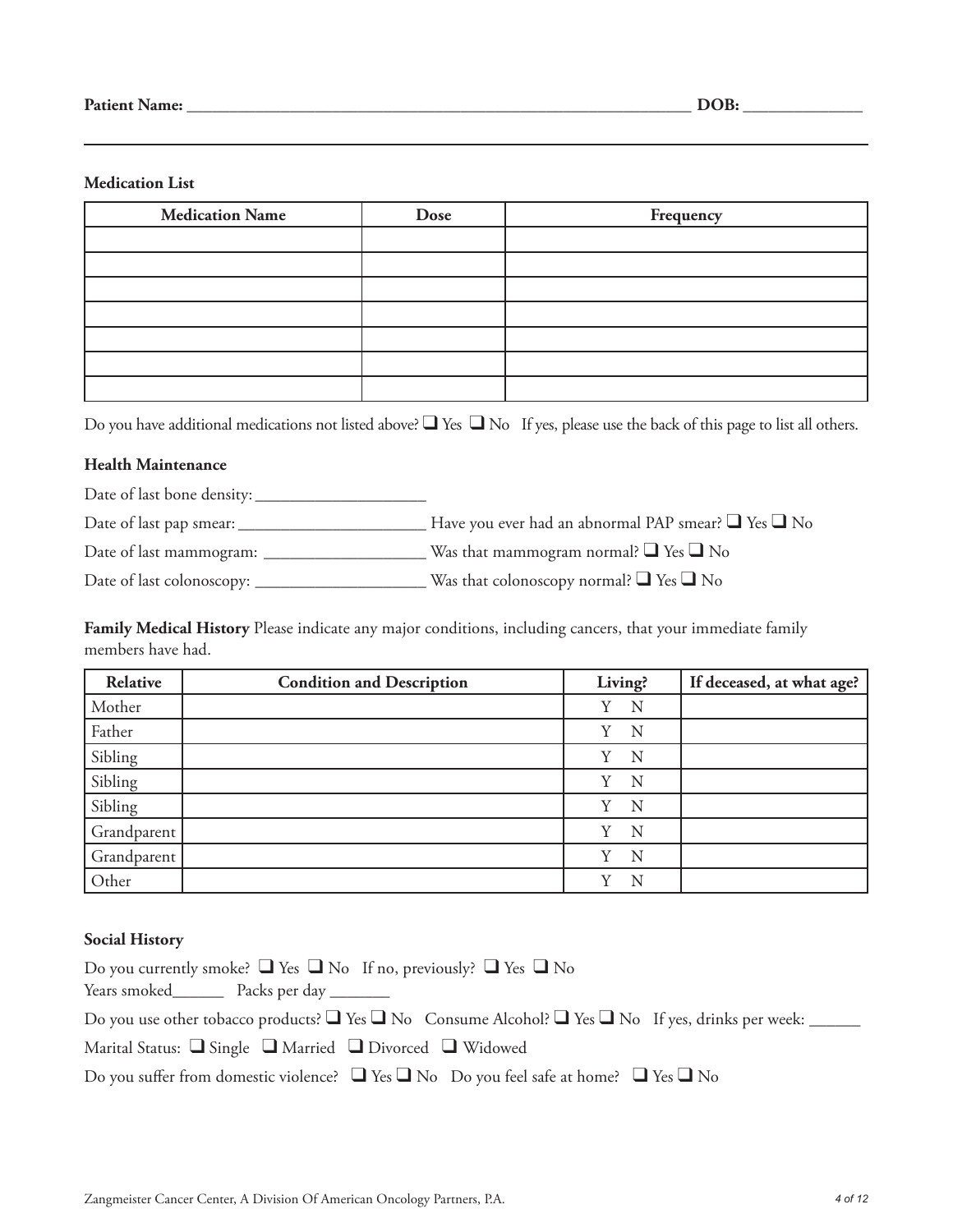| <b>Patient Name:</b> |  |
|----------------------|--|
|----------------------|--|

| General<br>$\Box$ None                                                             |                                            | $\Box$ Fever                                          |                           |
|------------------------------------------------------------------------------------|--------------------------------------------|-------------------------------------------------------|---------------------------|
|                                                                                    | $\Box$ Feeling Tired                       |                                                       | $\Box$ Weight Gain        |
| $\Box$ Chills                                                                      | $\Box$ Weight Loss                         | Feeling Poorly                                        |                           |
| <b>Eyes</b>                                                                        |                                            |                                                       |                           |
| $\Box$ None                                                                        | $\Box$ Dry Eyes                            | $\Box$ Eye Pain                                       | $\Box$ Itchy Eyes         |
| $\Box$ Vision Changes                                                              | Eyesight Problems                          |                                                       |                           |
| Ear/Nose/Throat                                                                    |                                            |                                                       |                           |
| $\Box$ None                                                                        | $\Box$ Earache                             | $\Box$ Loss of Hearing                                | $\Box$ Nose Bleeds        |
| Sinus Problems                                                                     | Sore Throat                                | $\Box$ Hoarseness                                     |                           |
|                                                                                    |                                            |                                                       |                           |
| <b>Heart</b>                                                                       |                                            |                                                       |                           |
| $\Box$ None                                                                        | Chest Pain                                 | $\Box$ Palpitations                                   | $\Box$ Slow Heart Rate    |
| $\Box$ Leg Swelling                                                                | $\Box$ Fast heart rate                     | $\Box$ Leg pain, discomfort or fatigue during walking |                           |
| <b>Lungs/Breathing</b>                                                             |                                            |                                                       |                           |
| $\Box$ None                                                                        | $\Box$ Cough                               | $\Box$ Wheezing                                       | Shortness of Breath       |
| $\Box$ Trouble breathing with exertion<br>$\Box$ Trouble breathing when lying flat |                                            |                                                       |                           |
|                                                                                    |                                            |                                                       |                           |
| Gastrointestinal                                                                   |                                            |                                                       |                           |
| $\Box$ None                                                                        | Abdominal Pain                             | $\Box$ Constipation                                   | $\Box$ Diarrhea           |
| $\Box$ Heartburn                                                                   | $\Box$ Nausea                              | $\Box$ Vomiting                                       | $\Box$ Blood in stool     |
| Skin                                                                               |                                            |                                                       |                           |
| $\Box$ None                                                                        | $\Box$ Acne                                | $\Box$ Itching                                        | $\Box$ Change in mole     |
| Skin Lesions                                                                       | Skin Wound                                 | $\Box$ Breast Lump                                    |                           |
|                                                                                    |                                            |                                                       |                           |
| Neurological<br>$\Box$ None                                                        | Limb Weakness                              | $\Box$ Confused                                       |                           |
|                                                                                    |                                            |                                                       | $\Box$ Loss of Memory     |
| $\Box$ Convulsions                                                                 | $\Box$ Headaches                           | $\Box$ Dizziness                                      | $\Box$ Difficulty Walking |
| Psychiatric                                                                        |                                            |                                                       |                           |
| $\Box$ None                                                                        | $\Box$ Suicidal                            | $\Box$ Anxiety                                        | $\Box$ Disturbed Sleep    |
| $\Box$ Depression                                                                  | $\hfill\blacksquare$<br>Emotional Problems | $\hfill\Box$<br>Change in Personality                 |                           |
|                                                                                    |                                            |                                                       |                           |
| <b>Endocrine</b><br>$\Box$ None                                                    | $\Box$ Hair Loss                           | $\Box$ Weak Muscles                                   | $\Box$ Hot Flashes        |
| $\Box$ Feeling Weak                                                                | $\Box$ Deepening Voice                     |                                                       |                           |
|                                                                                    |                                            |                                                       |                           |
| Hem/Lymph                                                                          |                                            |                                                       |                           |
| $\Box$ None                                                                        | $\Box$ Easy Bleeding                       | $\Box$ Easy Bruising                                  | Swollen Glands            |

**Review of Systems** Please indicate ALL that you have experienced within the last 6-12 months.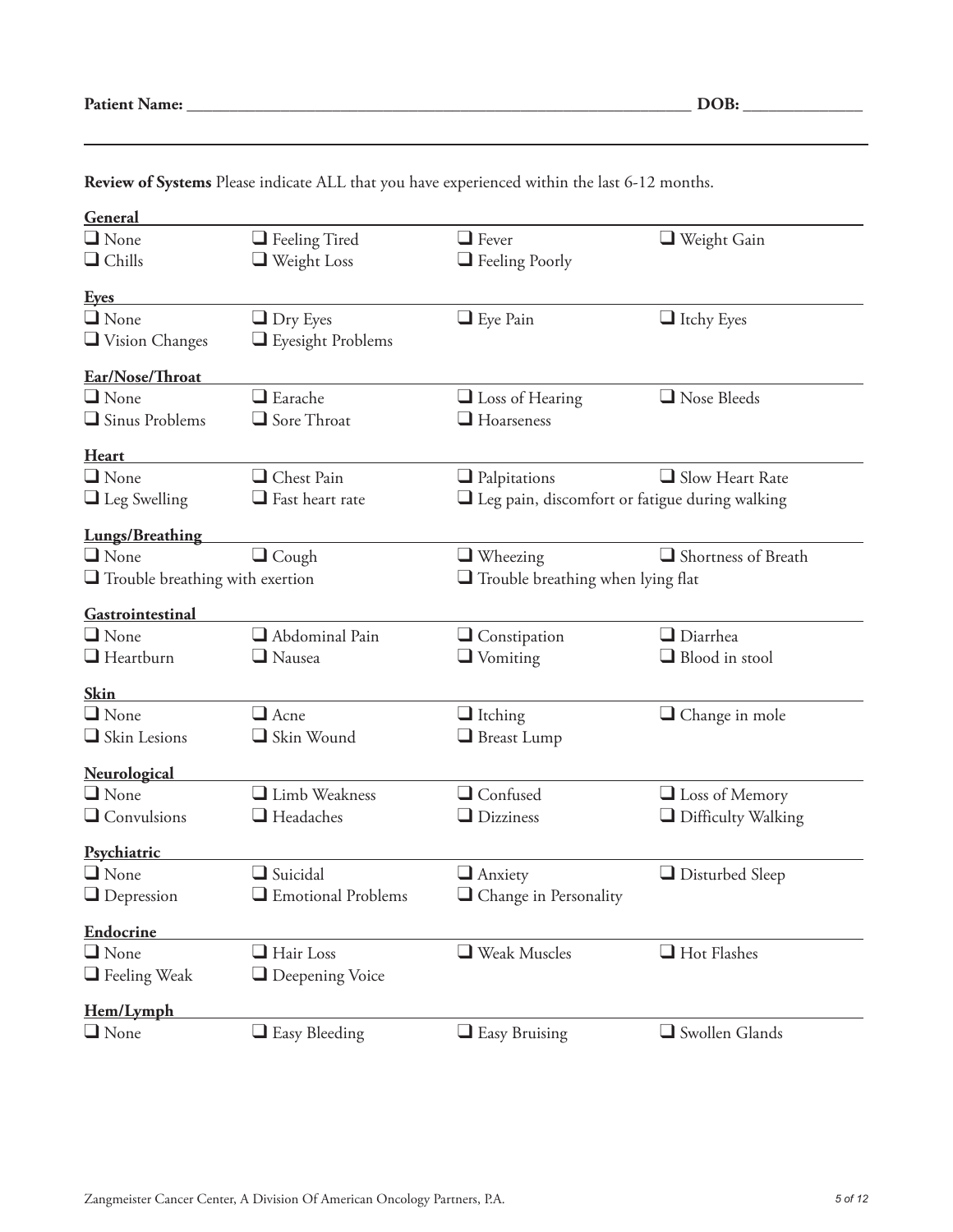## **AUTHORIZATION AND RELEASE TO BE PHOTOGRAPHED FOR ELECTRONIC MEDICAL RECORDS**

I authorize Zangmeister Cancer Center (ZCC/AOP), a division of American Oncology Partners, P.A. (ZCC/AOP), to take my photograph (digital camera/video may be used). These photos may then be placed in my ZCC/AOP electronic medical record for identification purposes and/or medical documentation.

By signing this, I verify that I have received a copy of this authorization form for my records.

Patient Name (Print)

Patient or Guarantor (Signature)

Date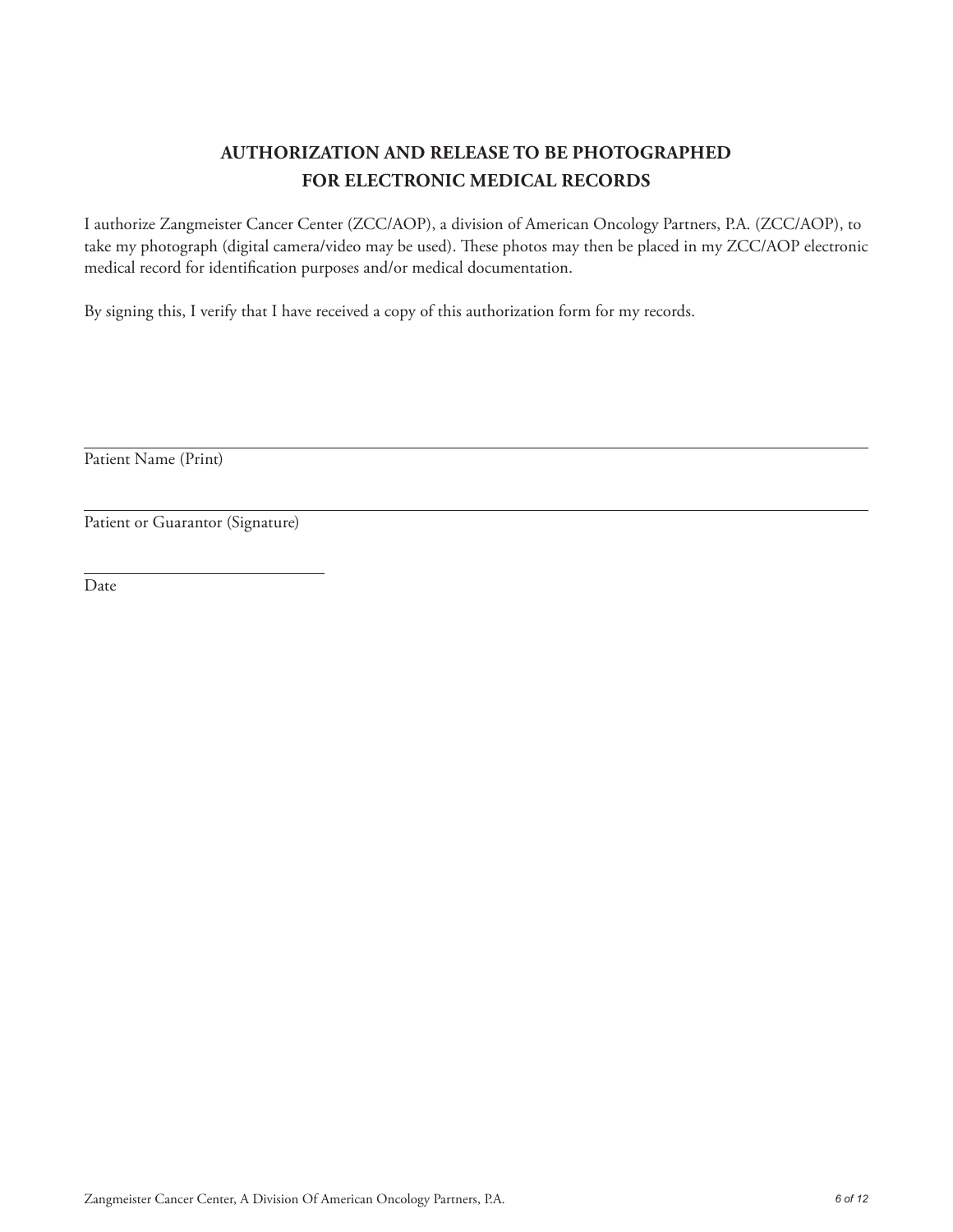## **REQUEST FOR RELEASE OF RECORDS**

I, \_\_\_\_\_\_\_\_\_\_\_\_\_\_\_\_\_\_\_\_\_\_\_\_\_\_\_\_\_\_\_\_\_\_\_\_\_\_\_\_\_\_\_\_, request a copy of my complete medical record from the office of:

––––––––––––––––––––––––––––––––––––––––––––––––––––––––––––––––––––––––––––––––––––––––––

––––––––––––––––––––––––––––––––––––––––––––––––––––––––––––––––––––––––––––––––––––––––––

––––––––––––––––––––––––––––––––––––––––––––––––––––––––––––––––––––––––––––––––––––––––––

––––––––––––––––––––––––––––––––––––––––––––––––––––––––––––––––––––––––––––––––––––––––––

Name and address of practitioner

**To be sent to Zangmeister Cancer Center:** *(Internal use)*

Address, City, State, Zip Code

Fax/Telephone Number

\_\_\_\_\_\_ I give permission to release my medical records to the above listed person, company or medical facility. I understand that my records will be sent via telephone communication.

It is my understanding that by signing this authorization for release of my records, I am giving permission for Zangmeister Cancer Center (ZCC/AOP) to receive copies of any medical, psychiatric, AIDS, AIDS-related syndromes, HIV testing, alcohol and/or drug abuse related information for the above listed person(s) or organization. I also understand that this authorization may be revoked at any time except to the extent action has been taken prior to revocation. This consent is valid indefinitely until there is written communication received to revoke.

\_\_\_\_\_\_\_\_\_\_\_\_\_\_\_\_\_\_\_\_\_\_\_\_\_\_\_\_\_\_\_\_\_\_\_\_\_\_\_\_\_\_\_\_\_\_\_\_\_\_\_\_\_\_\_\_\_\_\_\_\_ \_\_\_\_\_\_\_\_\_\_\_\_\_\_\_\_\_\_\_

\_\_\_\_\_\_\_DISCLAIMER: Not signing does not prevent me from receiving care.

Patient Name (Print) Date

\_\_\_\_\_\_\_\_\_\_\_\_\_\_\_\_\_\_\_\_\_\_\_\_\_\_\_\_\_\_\_\_\_\_\_\_\_\_\_\_\_\_\_\_\_\_\_\_\_\_\_\_\_\_\_\_\_\_\_\_\_ Patient Date of Birth

Patient or Guarantor (Signature) Date

\_\_\_\_\_\_\_\_\_\_\_\_\_\_\_\_\_\_\_\_\_\_\_\_\_\_\_\_\_\_\_\_\_\_\_\_\_\_\_\_\_\_\_\_\_\_\_\_\_\_\_\_\_\_\_\_\_\_\_\_\_ \_\_\_\_\_\_\_\_\_\_\_\_\_\_\_\_\_\_\_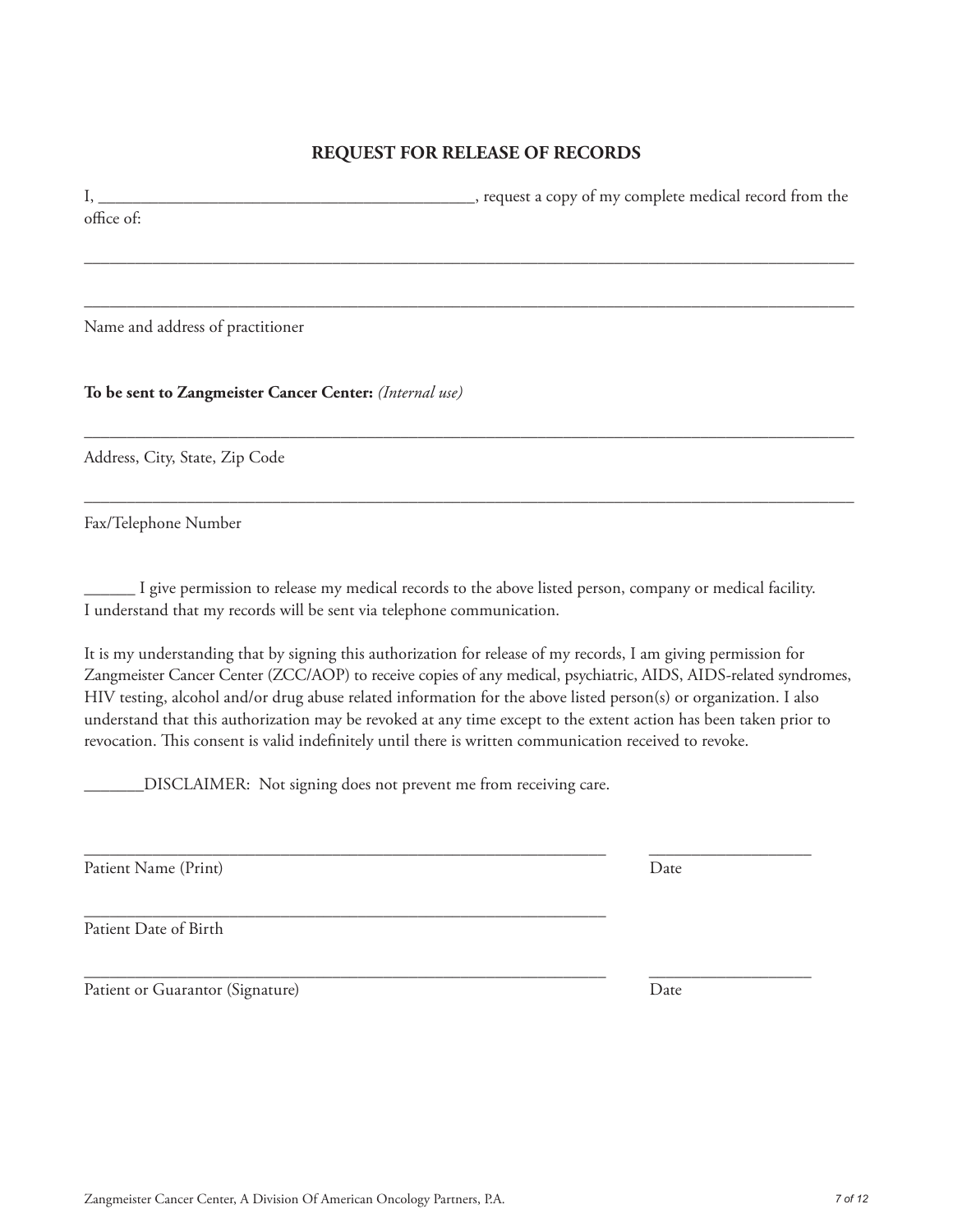#### **CONSENT TO DISCLOSE MEDICAL INFORMATION**

Please check one of the following:

**\_\_\_\_\_\_ I give permission to the employees of Zangmeister Cancer Center (ZCC/AOP), a division of American Oncology Partners, P.A. to disclose my Protected Health Information to me and the following individual(s):**

| Relation: ________________ |  |
|----------------------------|--|
|                            |  |

\_\_\_\_\_\_ I request that all my Protected Health Information be disclosed ONLY to me and no other **individual(s)**.

I understand that I may revoke or change this Consent at any time by filling out another Consent form to replace this one.

Patient Name (Print) Date

Patient or Guarantor (Signature)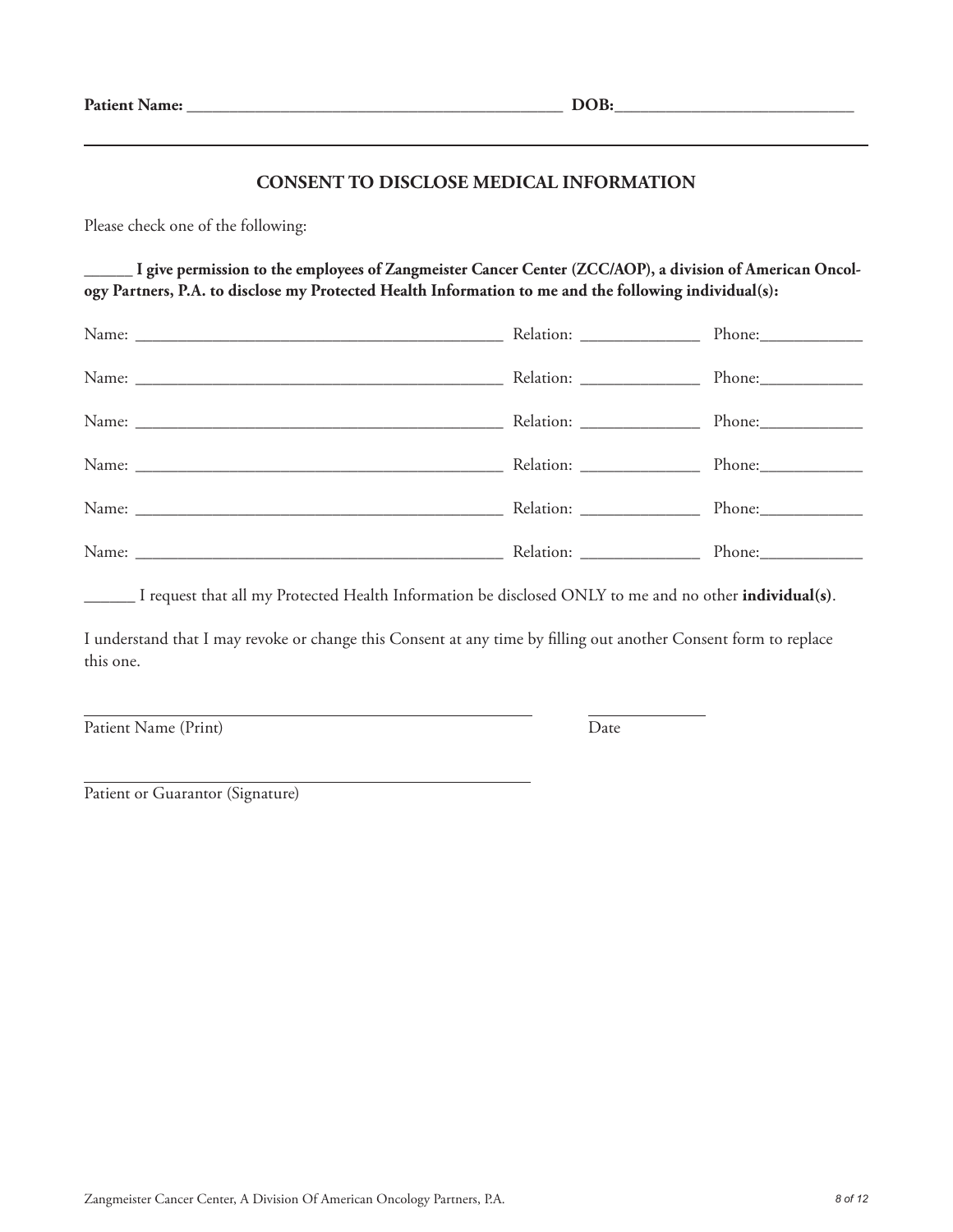## **INSURANCE INFORMATION**

| Does plan have prescription coverage? $\Box$ Yes $\Box$ No |  |
|------------------------------------------------------------|--|
|                                                            |  |
|                                                            |  |
|                                                            |  |
|                                                            |  |
|                                                            |  |
|                                                            |  |
| Does plan have prescription coverage? $\Box$ Yes $\Box$ No |  |
|                                                            |  |
|                                                            |  |
| Name of pharmacy policy holder:                            |  |
| $Policy\#/Bin\#$                                           |  |
|                                                            |  |

I certify that the information provided is accurate. I will notify Zangmeister Cancer Center (ZCC/AOP), a division of American Oncology Partners, P.A. of any changes as soon as they become available. I understand that it is my responsibility to update us of any changes to my insurance plan or I may be held liable for the full balance of my treatment.

\_\_\_\_\_\_\_\_\_\_\_\_\_\_\_\_\_\_\_\_\_\_\_\_\_\_\_\_\_\_\_\_\_\_\_\_\_\_\_\_\_\_\_\_\_\_\_\_\_\_\_\_\_\_\_\_\_\_\_\_\_\_\_ \_\_\_\_\_\_\_\_\_\_\_\_\_\_\_\_\_\_

Patient Name (Print) Date

Patient or Guarantor (Signature)

\_\_\_\_\_\_\_\_\_\_\_\_\_\_\_\_\_\_\_\_\_\_\_\_\_\_\_\_\_\_\_\_\_\_\_\_\_\_\_\_\_\_\_\_\_\_\_\_\_\_\_\_\_\_\_\_\_\_\_\_\_\_\_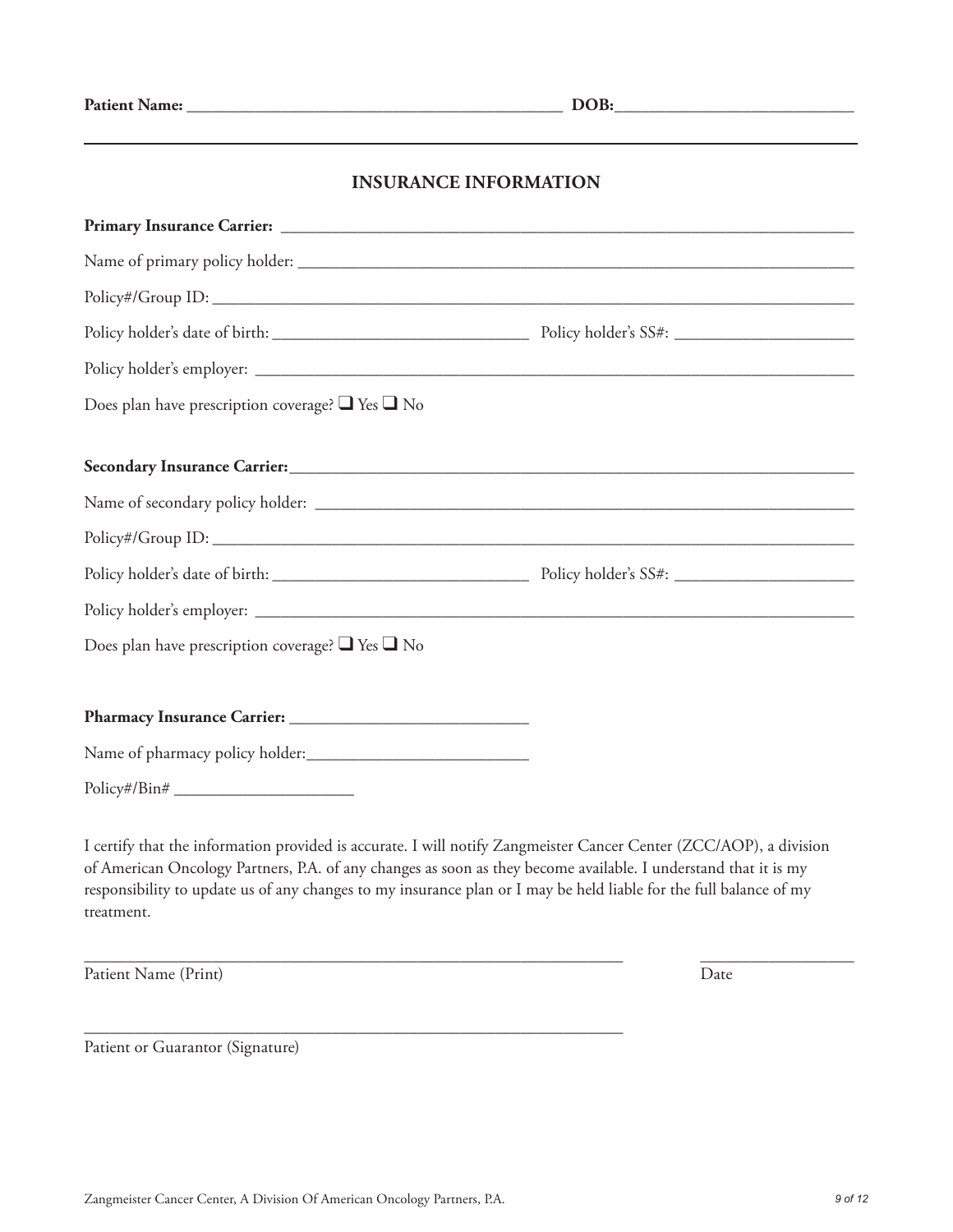## **ACKNOWLEDGEMENT OF RECEIPT OF NOTICE OF PRIVACY PRACTICES**

By signing this form, you acknowledge that you have received or have been informed that you have the right to receive a copy of the Zangmeister Cancer Center, a division of American Oncology Partners, P.A., (ZCC/AOP) Notice of Privacy Practices.

This notice is available in hard copy by verbally requesting a copy at the front desk of any Zangmeister Cancer Center, a division of American Oncology Partners, P.A., (ZCC/AOP) facility or by submitting a request in writing to the corporate office at Zangmeister Cancer Center, a division of American Oncology Partners, P.A., (ZCC/AOP), 3860 Colonial Blvd., Suite 100, Fort Myers, FL 33966.

You may also view and/or print a copy of the Notice of Privacy Practices by visiting **AONcology.com/policies/ZCC\_NPP.pdf**

Date:

Patient Name (Print) DOB

Patient (Signature) Date

| Patient or Guarantor (Signature) | Date |
|----------------------------------|------|
|----------------------------------|------|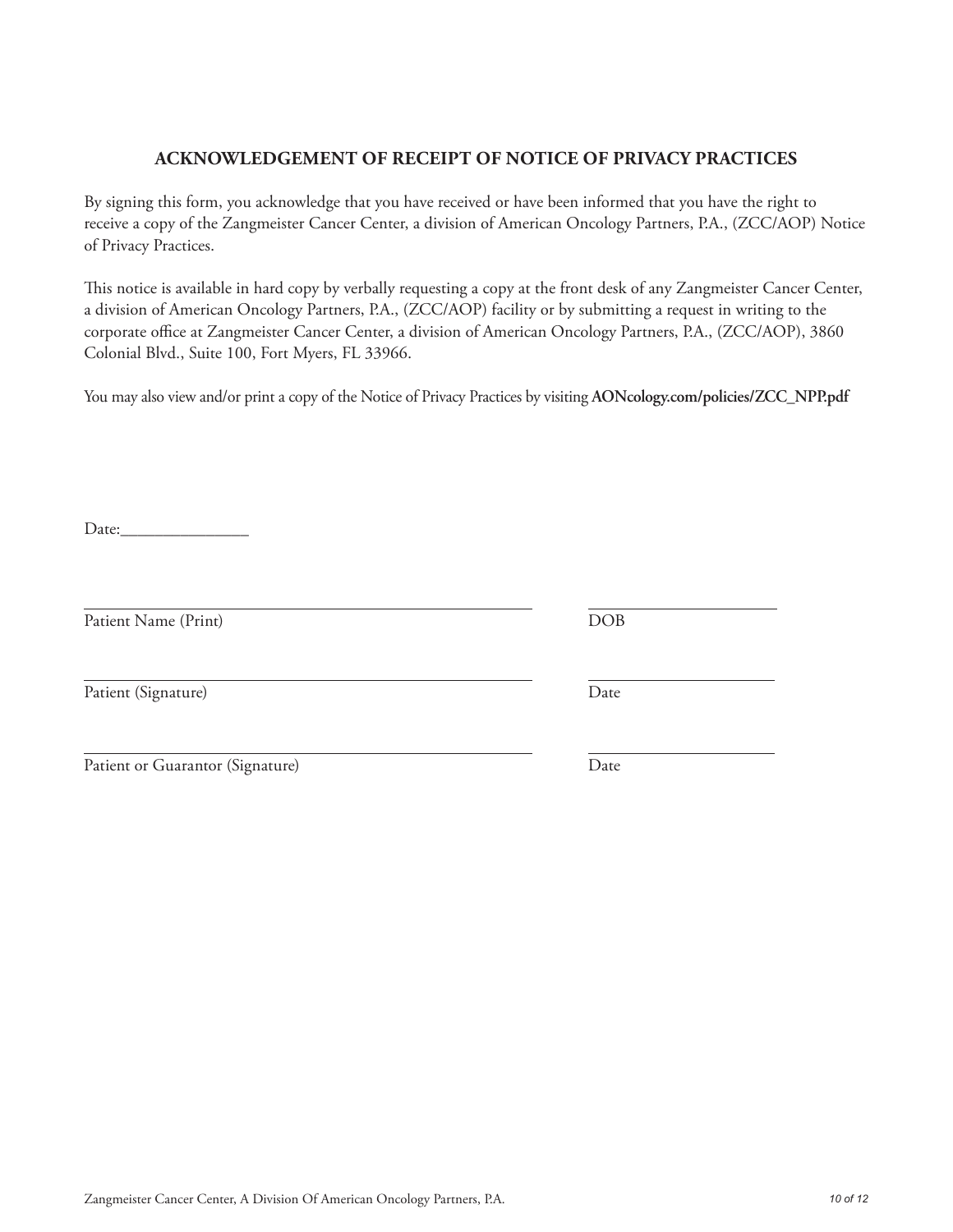# Zangmeister Cancer Center, A Division Of American Oncology Partners, P.A. *11 of 12*

## **ACKNOWLEDGMENT OF RECEIPT OF FINANCIAL POLICIES AGREEMENT**

By signing this form, you acknowledge that you have received or have been informed that you have the right to receive a copy of the Zangmeister Cancer Center, a division of American Oncology Partners, P.A., (ZCC/AOP) Financial Policies Agreement.

This notice is available in hard copy by verbally requesting a copy at the front desk of any Zangmeister Cancer Center, a division of American Oncology Partners, P.A., (ZCC/AOP) facility or by submitting a request in writing to the corporate office at Zangmeister Cancer Center, a division of American Oncology Partners, P.A., (ZCC/AOP), 3860 Colonial Blvd., Suite 100, Fort Myers, FL 33966.

You may also view and/or print a copy of the Financial Policies Agreement by visiting **AONcology.com/policies/ ZCC\_FPA.pdf**

Date:\_\_\_\_\_\_\_\_\_\_\_\_\_\_\_

Patient Name (Print) DOB

Patient (Signature) Date

Patient or Guarantor (Signature) Date